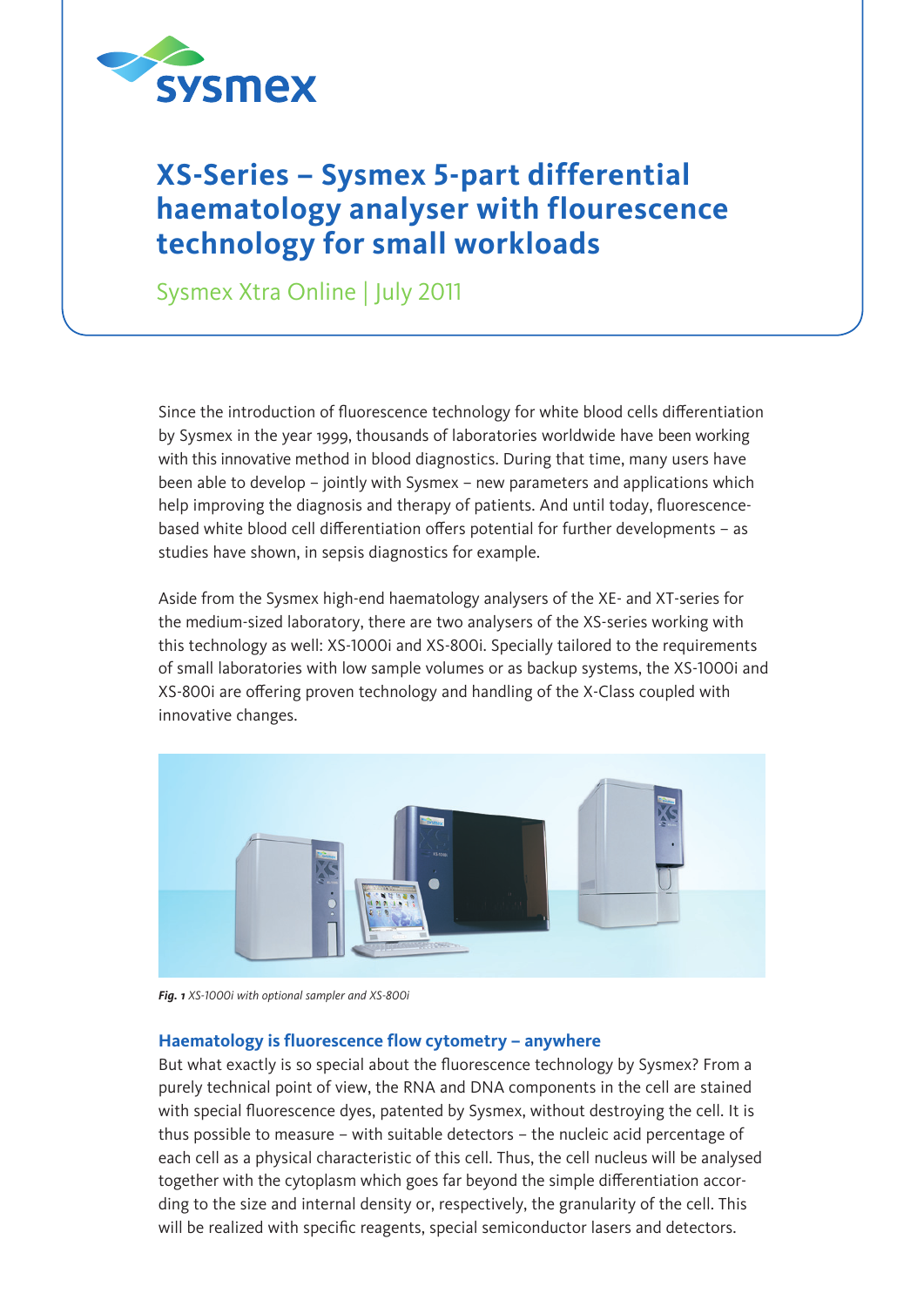The advantage of this technology is its very specific and, at the same time, sensitive detection of immature blood cells and malignant or, respectively, abnormal cells, such as e.g. reactive lymphocytes in the peripheral blood. Due to their proliferation or protein synthesis activity, e.g. within the scope of antibody production, such blood cells naturally have an increased nucleic acid percentage which can be detected by the correspondingly increased fluorescence signal. Precisely that characteristic distinguishes the quality of the fluorescence technology and its reliability in practice: Among many normal blood samples, one pathological sample can thus be filtered out.



*Fig. 2 DIFF scattergram of the XS-series with the 5 WBC populations and the area for the warning messages, should the relevant pathological cells be present in the blood*

Figure 2 illustrates the DIFF scattergram of the XS-series. In addition to the complete differential blood count of the 5 WBC populations, all important warning messages from the high fluorescence area of the scattergram will be generated.

However, fluorescence technology does not only offer a reliable warning message with immature or reactive cells. At the same time, it is also a suitable method for excluding negative effects on the differential blood count due to otherwise troubling particles, e.g. lysis-resistant red blood cells, lipids or technical artefacts such as air bubbles or contaminations. All of the mentioned particles have no nucleic acid components and thus do

not provide any detectable fluorescence signal. For this reason, they always come to lie in the dark blue so-called 'ghost area' of the scattergram and do not influence the differential blood count.

Whether a warning message refers to a morphological abnormality, such as e.g. 'Blasts?', or an increased or, respectively, reduced cell count, e.g. 'Lymphopenia', all warning messages of the XS-series are principally adjustable to the individual requirements of each laboratory. This does not influence the specificity of the warning messages, but their sensitivity in the detection of pathological samples which can thus be increased or reduced.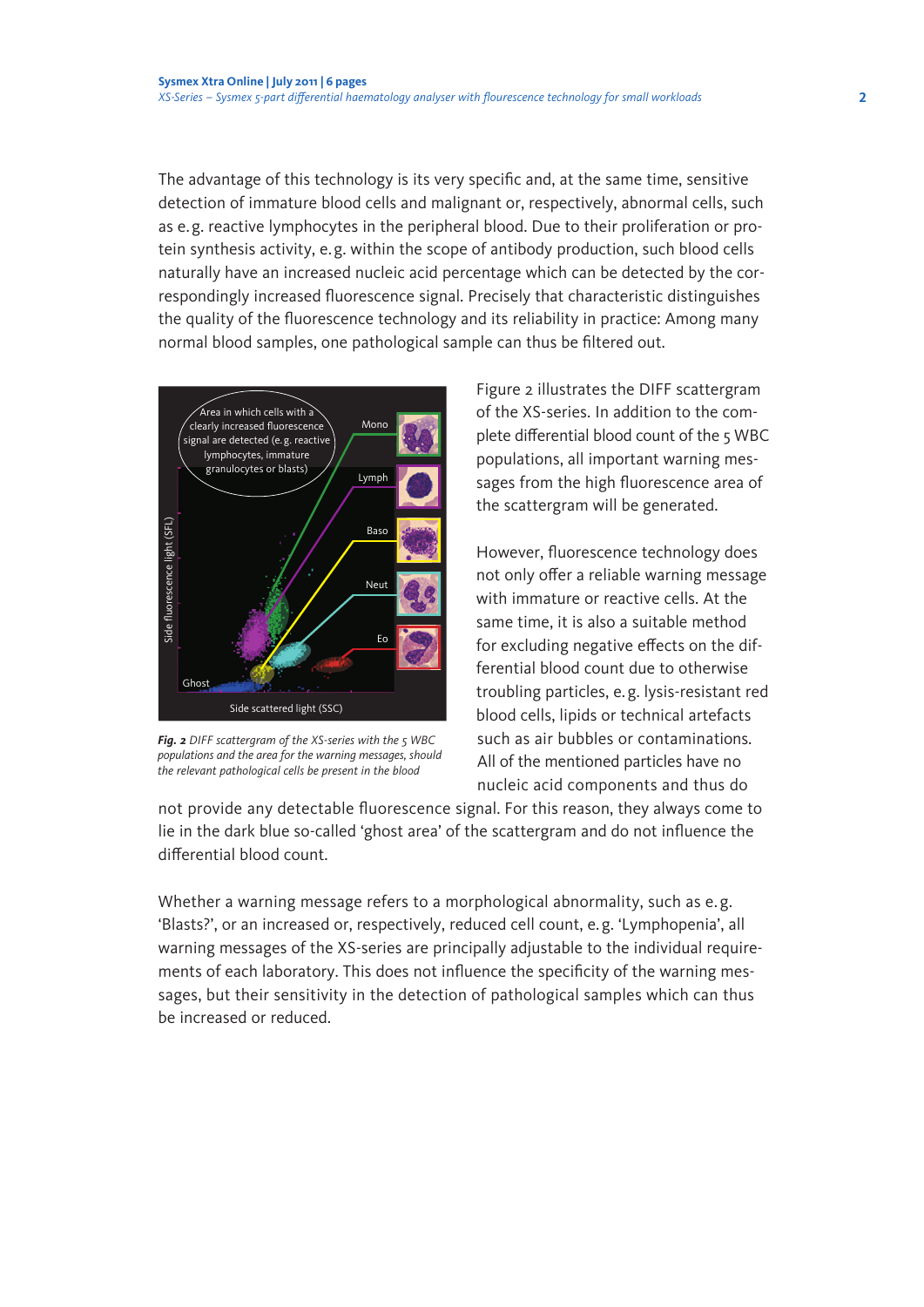In addition to the fluorescence technology for optimal white blood cells differentiation, other proven methods have also been kept in the XS-series. This includes keeping a dedicated measuring channel for haemoglobin. The detergent here used (sodium lauryl sulphate) does not only lyse the red blood cells included in the sample, but also the white blood cells . Thus, pronounced leukocytoses are no reason for having to dilute the samples since the measured haemoglobin value is reliable. The same applies for highly lipaemic samples in which the soap-like character of the reagent eliminates disturbing effects of the lipids in the haemoglobin measurement.

## **Ease of handling**

As with all Sysmex instruments, the most important criterion is the development of a robust system with minimum maintenance expenditure for the laboratory. The systems of the XE- and XT-series already require only one daily shutdown which is, moreover, fully automatic. For the XS-series, it was possible to even further reduce the maintenance required by the user: A single push of a button is necessary for the daily 2-minute fully automatic shutdown. And no additional reagent will be required for it.



Shutdown: Push the button, wait for 2 minutes, ready!

Other functions and menu structures of the software were completely taken over from the other systems of the X-Class and partly further simplified in their handling:



*Sample Explorer*

All measured samples are stored in a central database which includes up to 10,000 results including all graphics. All stored samples can be retrieved at any time – by means of comprehensive sorting and filtering criteria, as well as various search functions. The processing status is also evident for every single result – validated, printed out or transmitted to the laboratory EDP.



Operation and data analysis is performed via a menu for all graphic and numerical results of a sample. Also included are – in addition to an overview page for all values of the findings report – so-called 'research parameters', such as e. g. the number of immature granulocytes (IG# and IG%). Error messages and validation status of the sample are here also immediately visible.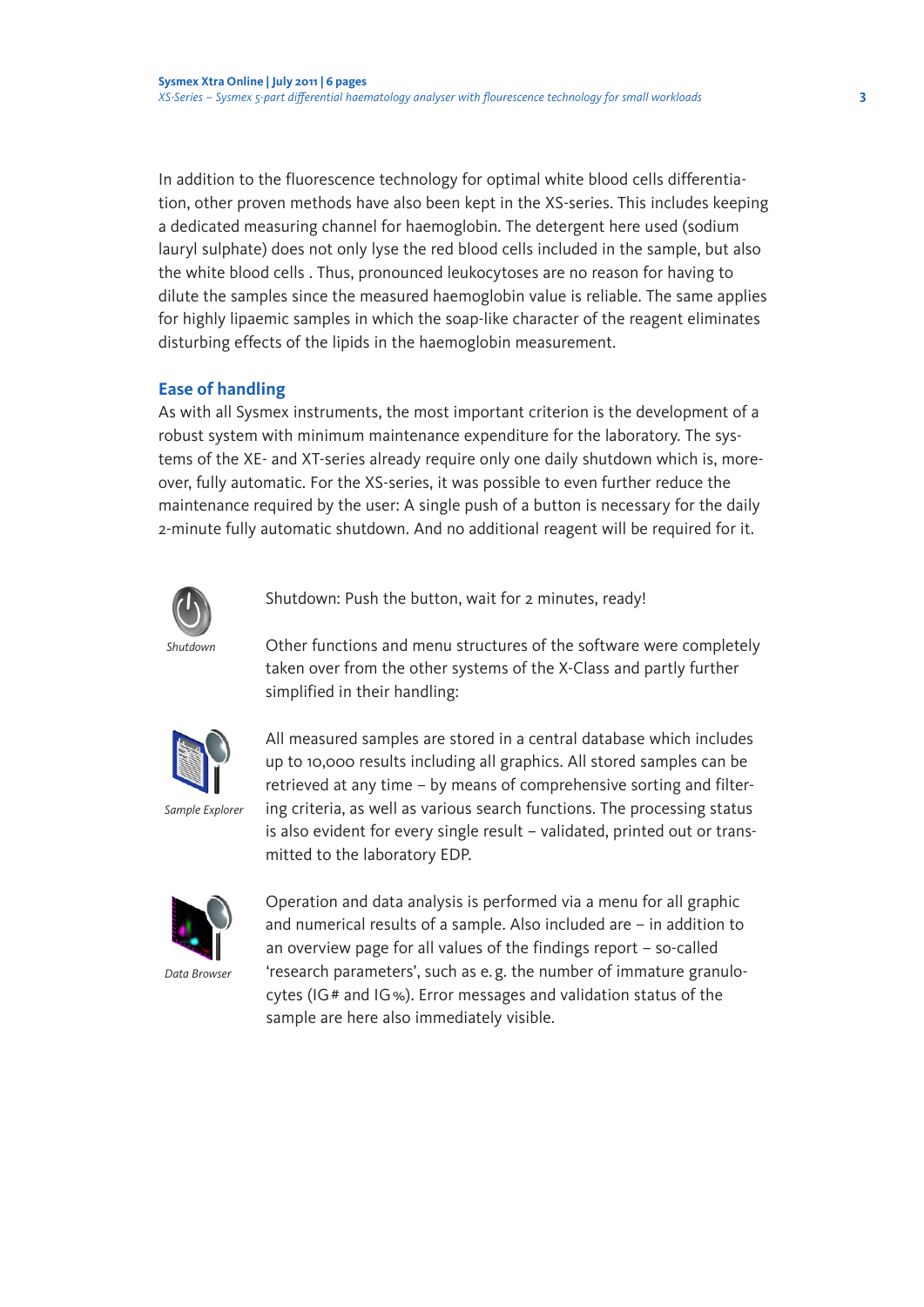

*QC Chart*

The XS software offers 20 QC files with 300 data items each which are presented in line graphics (L-J chart). Additionally, the most current QC measurement at the time is presented in special, separate so-called radar graphics enabling a quick overview of the QC status of all parameters. Should any parameter drop from the QC, this will be visible at a glance.



*Help*

Every error message by the instrument includes a proposal for a countermeasure which can be confirmed by simply clicking on the 'OK' button in the Help window. Thus, the failure can be directly remedied without any loss of time. Maintenance services, replacement of reagents, or measures in case of insufficient sample volume intake can be performed directly via the Help menu.



*GP Customize*

Two different printouts can be generated. The standard findings report printout, and a 'laboratory internal printout'. With the latter, non-validated results or additional parameters can also be printed out, such as e. g. the values of immature granulocytes. The default settings of both printouts can be individually changed and even expanded, e. g. by the laboratory's logo in the header.





*Patient Master Doctor Master Ward Master*





If additional data aside from the sample known, the XS analyser can directly receive these data from the laboratory EDP and store them together with the sample number. Alternatively the data can also be directly entered into the analyser and will then also be available on the findings report.



*Reagent Log*



*Remaining reagent volume*

A system for reagent management permits to check at any time which reagents have been replaced when and by whom. At the same time, it is shown when a new reagent is expected to be connected.